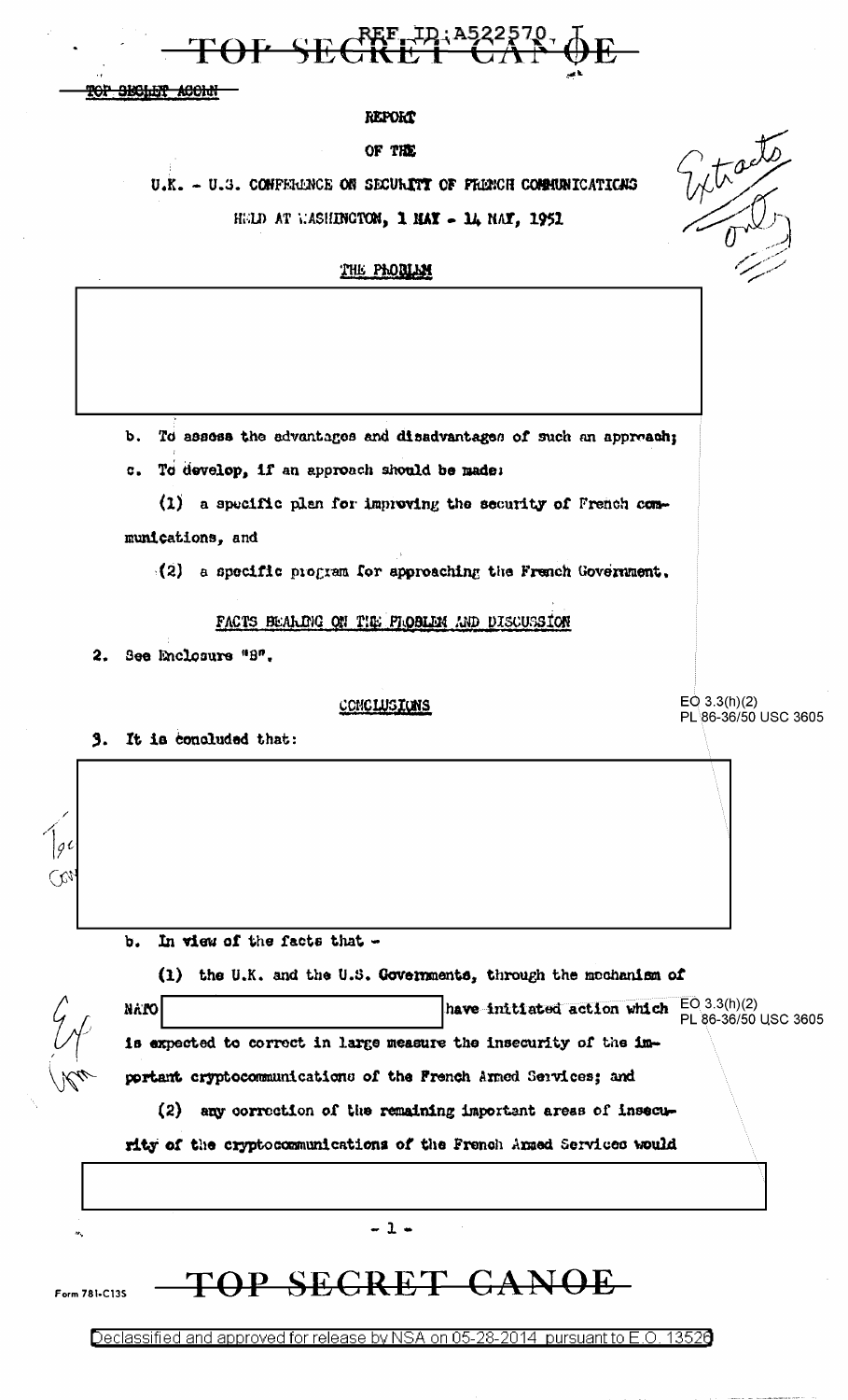### **REF ID:A522570** <del>CR E</del>

any direct approach to the French Government should be restricted in scope to the improvement of the security of the cryptocommunications of the French N.F.A.

c. The Cryptographic Service of the French M.F.A. does not possess the necessary cryptenalytic knowledge to insure provision of systems affording adequate cryptographic security, or, if it does possess the requisite knowledge, the information is not being applied or properly employed.

d. This gituation can be improved only by a drastic and expensive reorganisation of the Cryptographic Service of the French N.F.A. and appropriate replacement of its cryptographic systems and practices.

e. In order to assure a realization by the French M.F.A. of the necessity "or such a drastic overhaul of cryptographic systems and practices it will be necessary to bring the situation to the attention of the N.F.A. in a manner so dramatic as to shock that Ministry into taking speedy and effective action.

f. If a shock of the degree necessary to produce effective action

 $EO$  3.3(h)(2) were possible PL 86-36/50 USC 3605 this type of approach to the French would

be most advisable; however, for reasons set forth in paragraphs 25 and 26 of Enclosure "B" (TAB A), an approach of this sort would be insdequate, and an approach involving such revalation must therefore be exployed, with concomitant risks arising from general insecurity in the French Government.

g. At present the French Government is infiltrated with Communists and other disloyal or untrustworthy personnel, is subject to violent intermal diesensions, and is careless of its own security to a degree where its classified information is seriously in danger of leakage.

h. Although direct evidence is lacking that Communists in French Government positions and U.S.S.R. agents have passed classified information in volume to the U.S.S.R., such passage of information must be assumed.

 $-2-$ 

TOP SECRET CANOE

Form 781-C135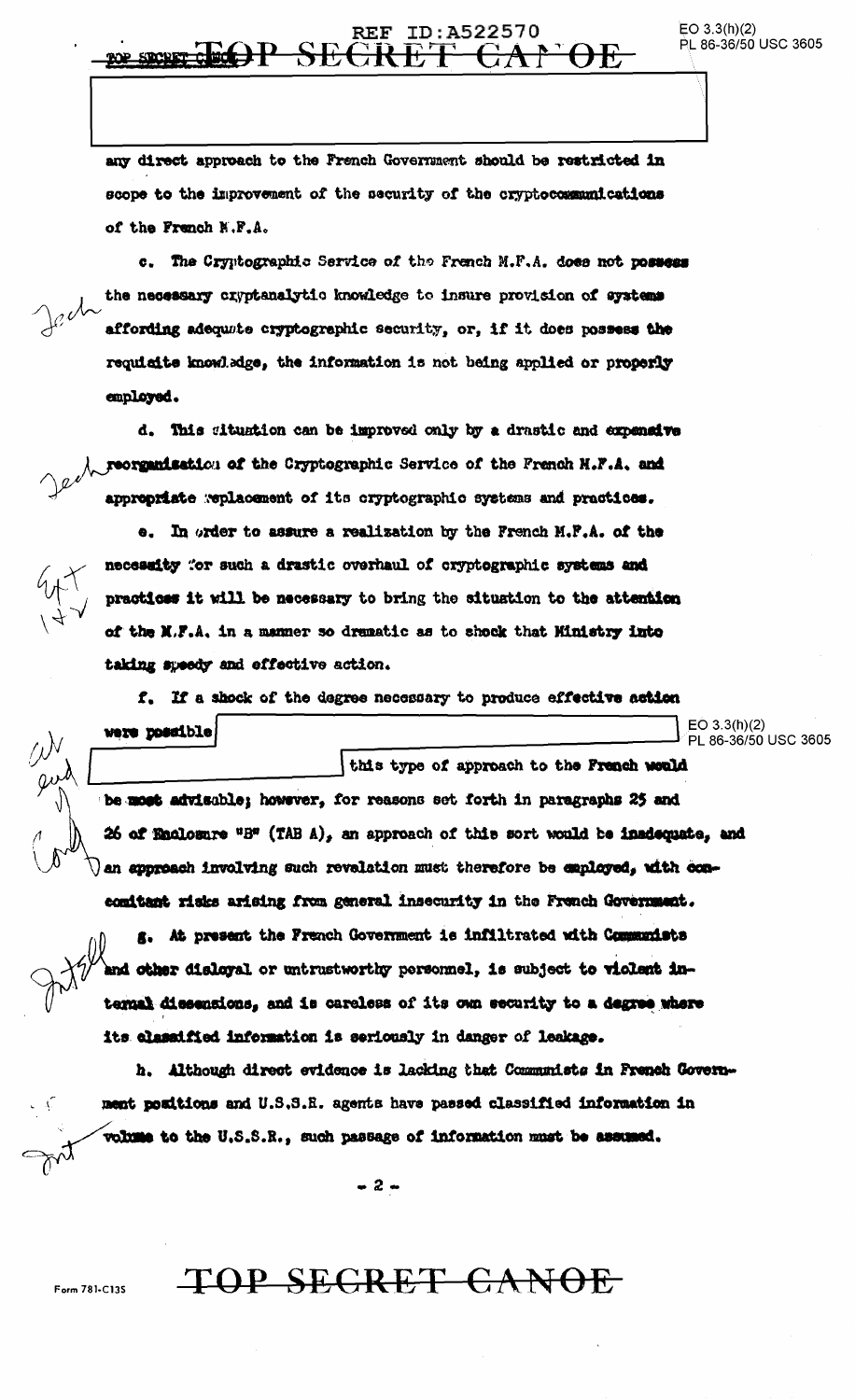<del>TAP S</del>

TOP SECRET CANOE

 $(\lambda$ 

1. The principal risks to the U.K. and the U.S. Governments in any  $EO(3.3(h)(2)$ approach to the French Government on the subject of the insecurity of PL 86-36/50 USC 3605 its communications are:

(3) Disadvantageous political repercussions;

 $EO 3.3(h)(2)$  $(4)$  Pressure from the French for collaboration. PL 86-36/50 USC 3605 j. Provided the conditions set forth in paragraphs 46 through 48 of Enclosure "B" (TAB B) for minimizing these risks can be met, an approach to

the French M.F.A. is warranted.

k. Since the report of the Tripartite Group now studying the internal security of the French Government may well add to our knowledge in this regard, any approach to the French M.F.A. should be deferred pending con- $EO 3.3(h)(2)$ sideration of that report. PL 86-36/50 USC 3605

The urgency for improving the security of French communiı. cations is such that a program to this end should be undertaken as soon as possible.

The specific technical plan for the replacement of insecure cryptom. graphic systems and practices of the French M.F.A. (set forth in Enclosure "A") should be presented to that Ministry in accordance with the approach set forth in paragraphs 49 through 53 of Enclosure  $B^n$  (TAB C).

later tri Implementation of the plan will require the long-term loan to the French of a limited amount of U.K./U.S. cryptographic equipment. (This loan should consist initially of about 20 Combined Cipher Machines (CCM); subsequently 60 additional CCM should be ear-marked for this purpose, the latter being phased in consonance with NATO needs.)

 $-3-$ 

NSA Form 781-C13S 1 Jul 52 TOP SEGRET GANOE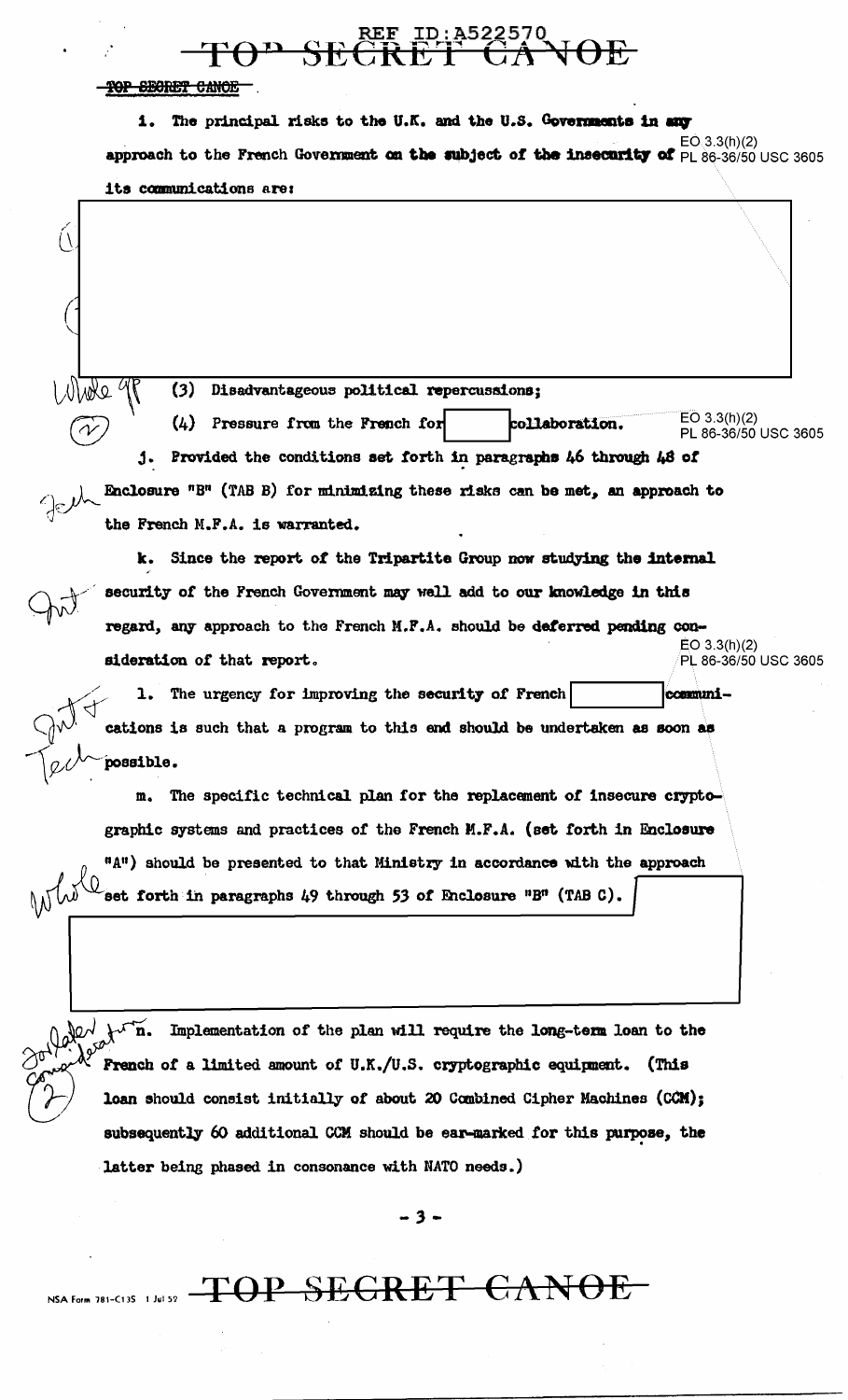$T\Theta$ <sup> $\mathbf{P}$ </sup> SEE  $R_{\mathrm{L}}^{\mathrm{REE}}$  t<sup>D</sup> $\mathbb{R}^{3522570}$  NOE

#### TOP SECRET CANOE

'

o. This problem should be kept under continuous review until a decision to approach the French has been made and the plan has been implemented.

#### **RECOMMENDATIONS**

4. It is recommended that:

a. The above conclusions be approved;

b. The proposed approach and plan be implemented when LSIB and USCIB have agreed that the requisite conditions have been met;

c. The respective Chairmen of ISIB and USCIB and/or their nominees visit Paris in order to brief the U.K. and the U.S. Ambassadors and also to participate as required;

d. WIB and USCIB keep this problan under continuous review, and take such implementing action as may be agreed to be necessary;

e. The U.K. Government provide eight and the U.S. Government twelve of the twenty CCMs required for initial implementation of the cryptographic plan, and that the additional sixty CCMs be provided by the two Governments in a program phased in consonance with their respective NATO commitments.

# NSA Form 781-C135 1 Jul 52 TOP SEGRET CANOE

-4-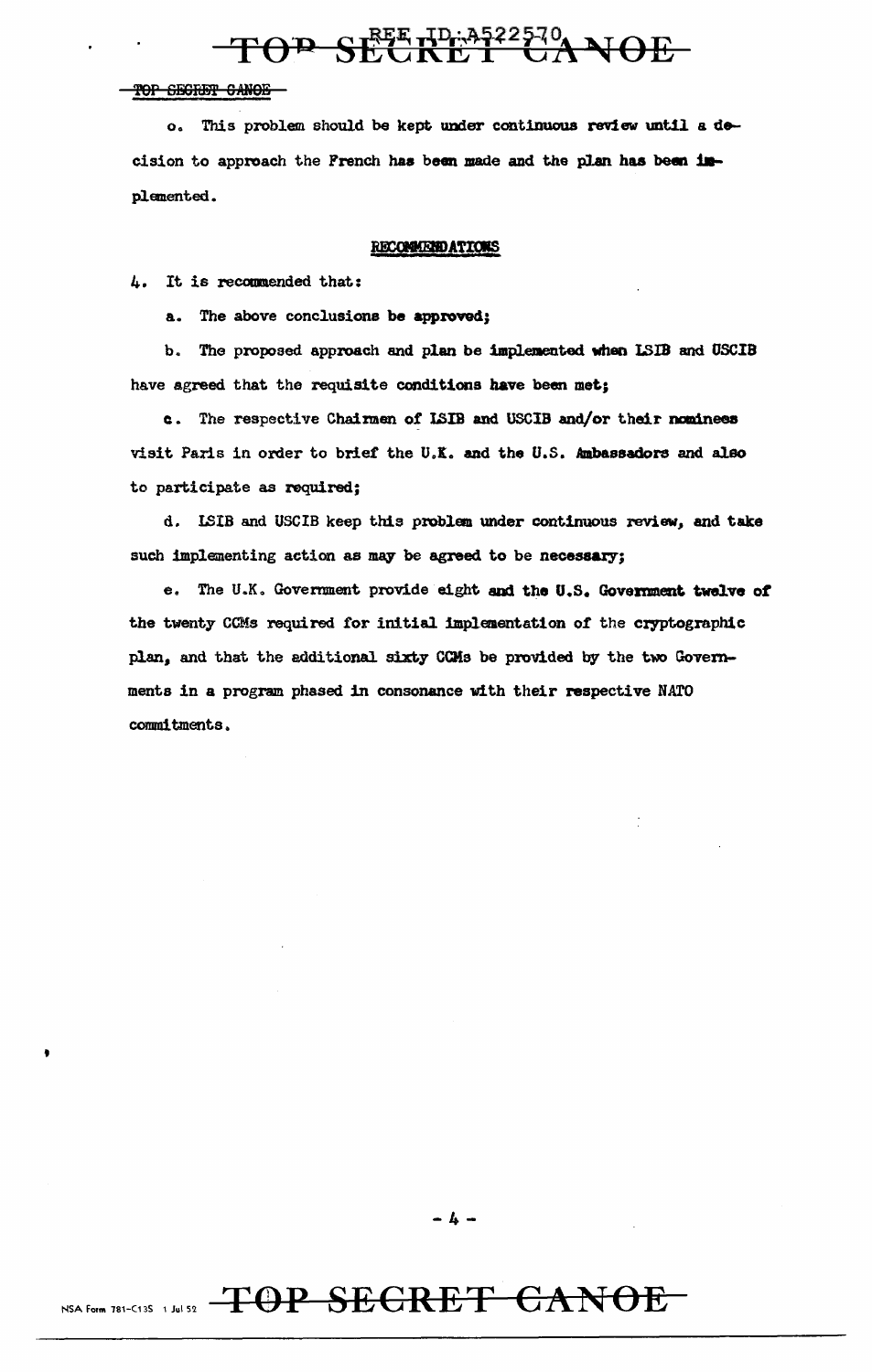| EO 3.3(h)(2)         |  |
|----------------------|--|
| PL 86-36/50 USC 3605 |  |

#### APPROACH TO THE FREECH

25. An approach to the French has been considered, such an approach to be restricted to offering the French A.F.A. cryptographic material, including machines,

TAB "A"

**EEEDIR: 4522570 - JOE** 

26. Such an approach is deemed inadvisable for the following reasons:

a. The impact on the French is likely to be too feeble to effect the desired result. A drastic overhaul of the Cryptographic Service of the French K.F.A. is needed and this would require the allocation of additional funds which would probably not be forthcoming unless the French receive a major shock.

b. Even if the French acquiesced, there would, in the absence of assurances of improved security, remain the possibility of the U.S.S.R. acquiring the necessary cryptographic materials through Nethod 2.\*

c. Any half hearted approach might prejudice a later approach based furthermore, any approach by stages might lay the U.K. and the U.S. Governments open to French accusations of insincerity.

d. Acceptance by the French M.F.A. of participation by U.K./U.S. experts in the necessary drastic reorganization of its Cryptographic Service would not be likely to follow this approach.

e. The necessary number of cipher machines for this purpose is not available to meet French needs. Even if they were available, it could be anticipated that other NATO countries would make similar demands which could not be met.

\*By obtaining physical possession of the cryptomaterial (key lists, code books, etc.) necessary for direct reading of the intercepted traffic.

# NSA Form 781-C13S 1 Jul S2 TOP SECRET CANOE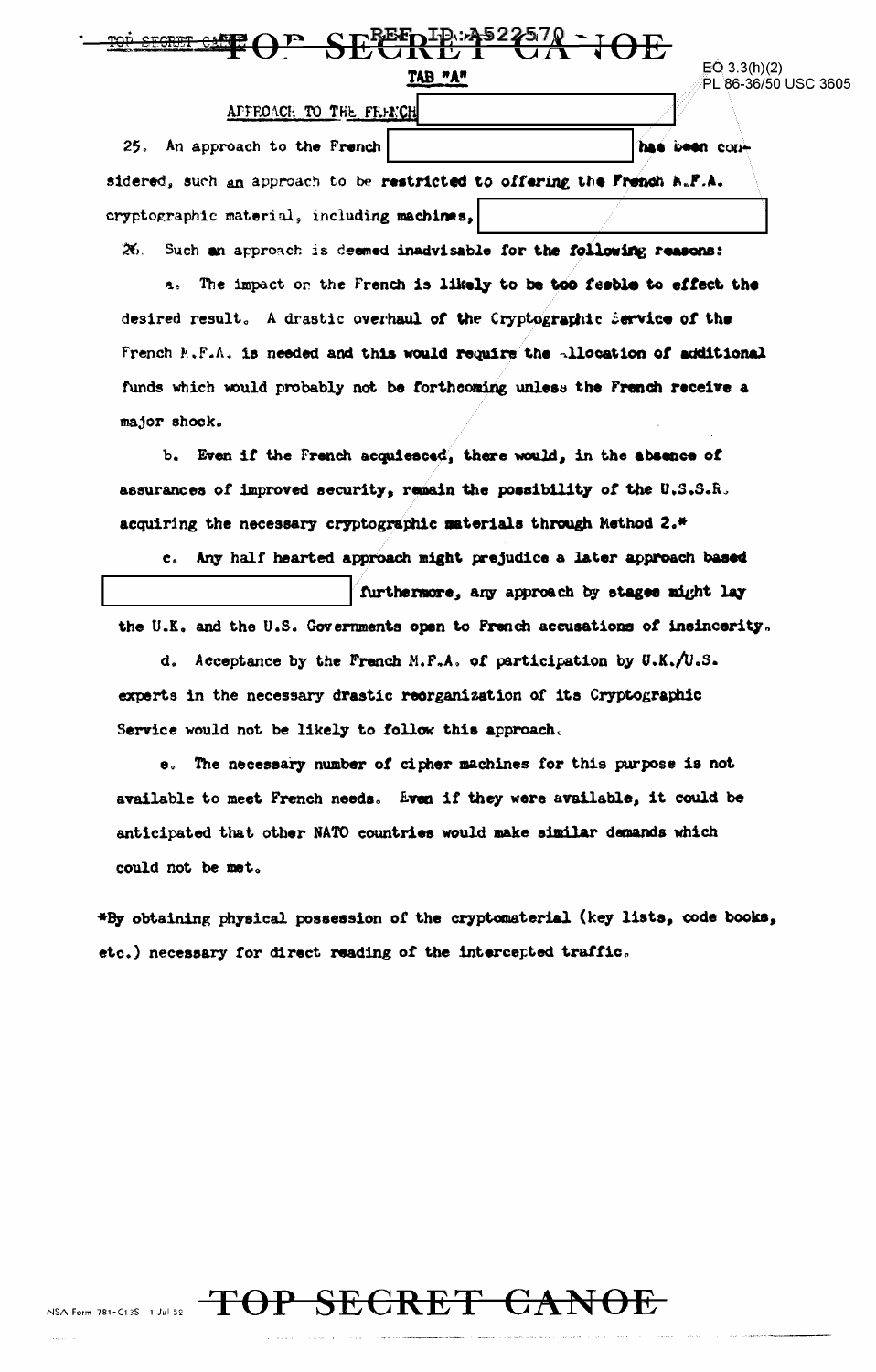TOP SHORET GANOL

PL 86-36/50 USC 3605

#### CONDITIONS GOVERNING AN APPROACH TO THE FRENCH

46. In order to induce the French M.F.A. to undertake the drastic overhaul required for real improvement in its communications security, any U.K. or U.S. approach should be calculated to shock the Hinistry into making a major effort. It is considered that the only effective and practicable shock

entails such grave risks that it should be subject 47. Revelation to the conditions outlined below:

a. Prior to the initial approach there must be valid indications that the French N.F.A. and those other French Government Departments and Agencies which have access to M.F.A. communications containing information handled on a classified basis by the U.K. or the U.S. Governments have the intent and capability to establish arrangements to protect this information; these arrangements must be sufficient, in the agreed opinion of the U.K. and the U.S. Governments, to warrant making an initial approach.

b. The initial approach must be made at a point of contact in the French M.F.A., which contact is discreet, reliable, and at a level of sufficient authority. This contact  $\text{ch}o\mu\phi$  of  $\text{im}o\text{-rad}$ :

- $(1)$  $(2)$
- (3) that, should he not believe this statement, a demonstration will be given to his experts provided he will give assurences that his Ministry will:
	- (a) undertake an energetic program for reorganisation of its Cryptographic Service and appropriate replacement of its present cryptographic systems and practices;
	- (b) accept without qualification and promulgate U.K./U.S. essential standards of security in each phase and aspect of the program;
	- (c) accept direct  $U_cK_c/U_sS_c$  participation in executing the program, including participation on a working level by representatives qualified in the field of general security as well as all aspects of communications security.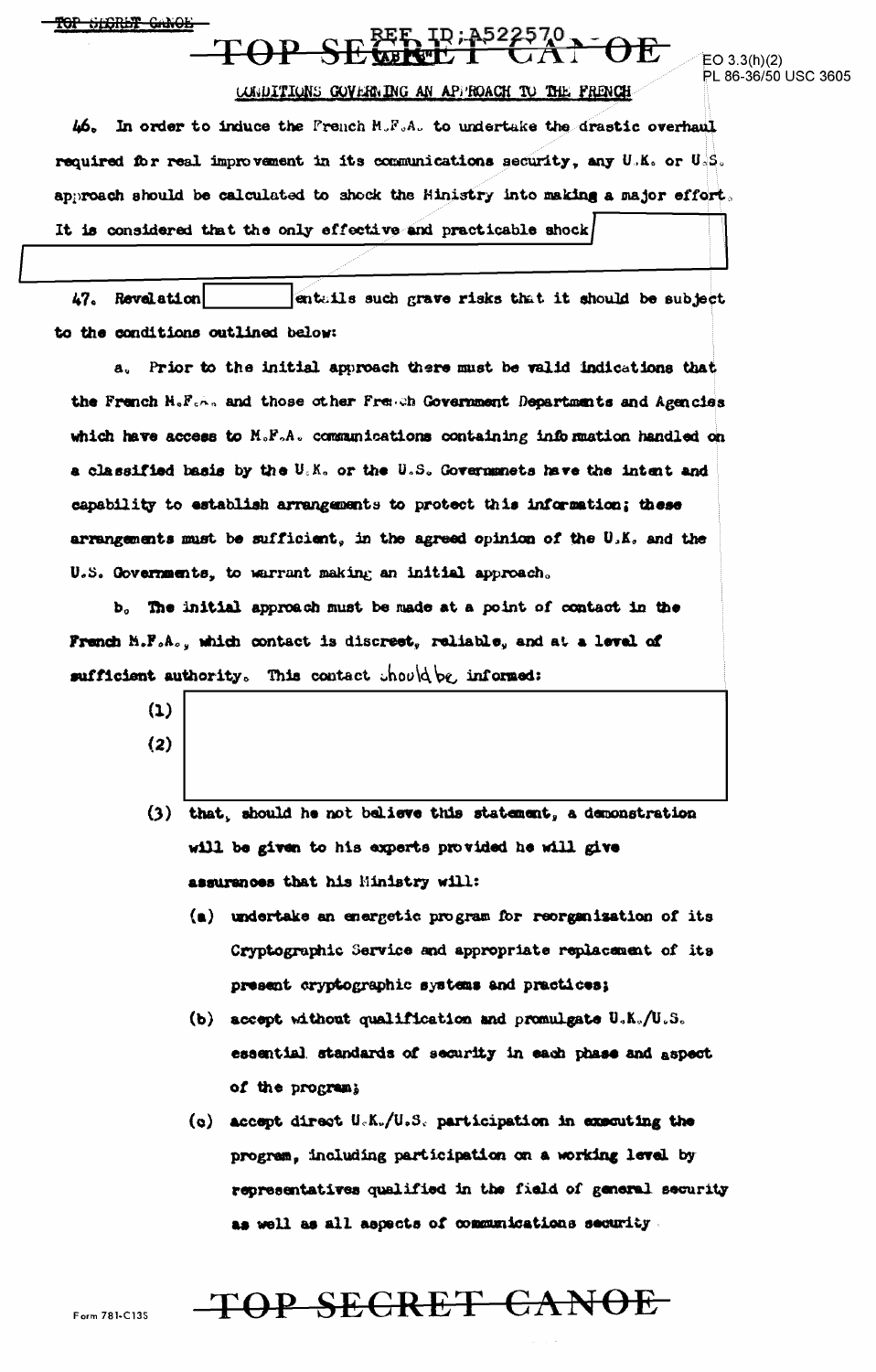|                |                                                  | TAB "B" CONTINUED                                                              | E@3.3(h)(2)<br>PL 86-36/50 USC 3605    |
|----------------|--------------------------------------------------|--------------------------------------------------------------------------------|----------------------------------------|
| $\mathbf{c}_c$ | Should                                           |                                                                                |                                        |
|                | be unnecessary to convince the contact as to the |                                                                                |                                        |
|                |                                                  | nevertheless, before any further steps in the program are undertaken,          |                                        |
|                |                                                  | the assurances set forth in paragraph $b(3)$ must still be obtained.           | EQ $3.3(h)(2)$<br>PL 86-36/50 USC 3605 |
|                | 48. In informing the French M.F.A. of details    |                                                                                | of its                                 |
| be divulged    |                                                  | cryptographic systems, it is essential that as little information as possible  |                                        |
|                |                                                  |                                                                                |                                        |
|                |                                                  |                                                                                |                                        |
|                |                                                  |                                                                                |                                        |
|                |                                                  | These should be selected so as to reveal the minimum amount of                 |                                        |
| systems.       | If any disclosure of                             | technical information, which should be restricted to the level of              | information relating to                |
|                |                                                  | should be found necessary in order to obtain French                            |                                        |
|                |                                                  | acceptance to the conditions specified in paragraph 47b, such disclosure will  |                                        |
|                |                                                  | not be made without prior agreement between the U.K. and the U.S. Governments. |                                        |
|                |                                                  |                                                                                |                                        |
|                |                                                  |                                                                                | EO $3.3(h)(2)$<br>PL 86-36/50 USC 3605 |
|                |                                                  |                                                                                |                                        |
|                |                                                  |                                                                                |                                        |
|                |                                                  |                                                                                |                                        |
|                |                                                  |                                                                                |                                        |
|                |                                                  |                                                                                |                                        |
|                |                                                  |                                                                                |                                        |
|                |                                                  |                                                                                |                                        |

NSA Form 781-C135 1 Jul 52 TOP SEGRET CANOE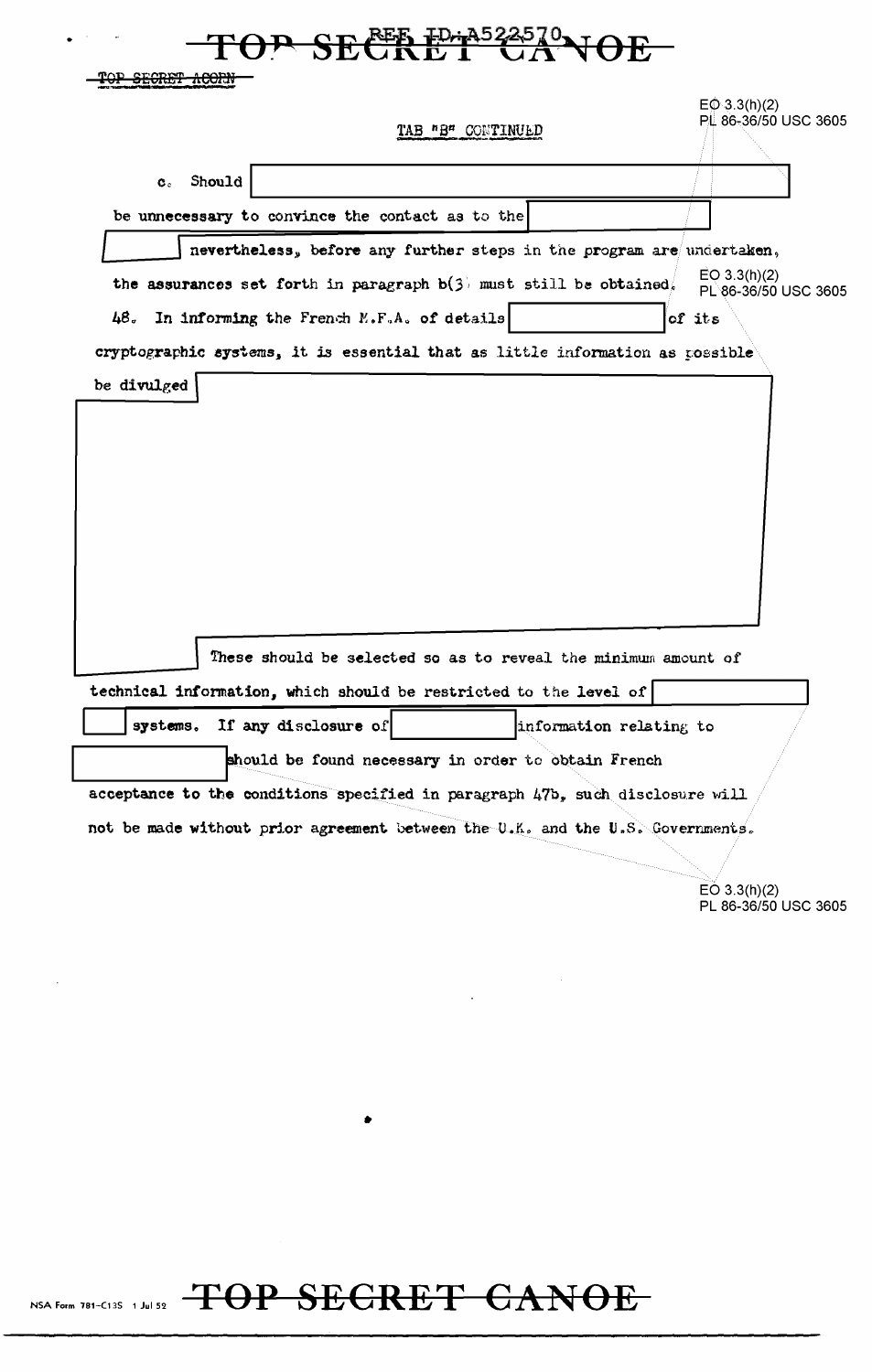

#### TAB "C"

#### MEANS OF APPROACH

49. An initial approach to the M.F.A. at a level of sufficient authority offers a choice between the Minister and the Secretary-General. It is considered that the latter would be the more suitable point of instial approach for the following reasons:

a. The Secretary-General is a permanent official, while the Minister is liable to replacement;

b. As a Department official, the Secretary-General is more likely than the Minister to take a comprehensive and continuous view of the problem;

c. The outstanding personality and known reliability of the Secretary-General, M. Alexandre Parodi, are believed to be such as to offer good prospects of effective implementation of the U.K./U.S. plan.

50. All subsequent widening of the circle of discussion will require precise definition and prior  $0.K.\wedge 0.S.$  agreement.  $EQ$  3.3(h)(2) PL 86-36/50 USC 3605

| 51. The various risks arising                    | and |
|--------------------------------------------------|-----|
| particularly the                                 |     |
| require that                                     |     |
| but not both, the logical nominee being the U.K. |     |

the French have been associated in the past.

52. There would be distinct advantages in a U.K./U.S. joint approach based on joint consultation and joint recommendations in the light of the

In view of the fact that a considerable effort on the part of the French is required, the maximum available pressure must be exerted.

53. Inasmuch as the U.K. and the U.S. Ambassadors in Paris have already been apprised of this problem and in view of their official positions, it is logical that they should make the initial approach to M. Parodi.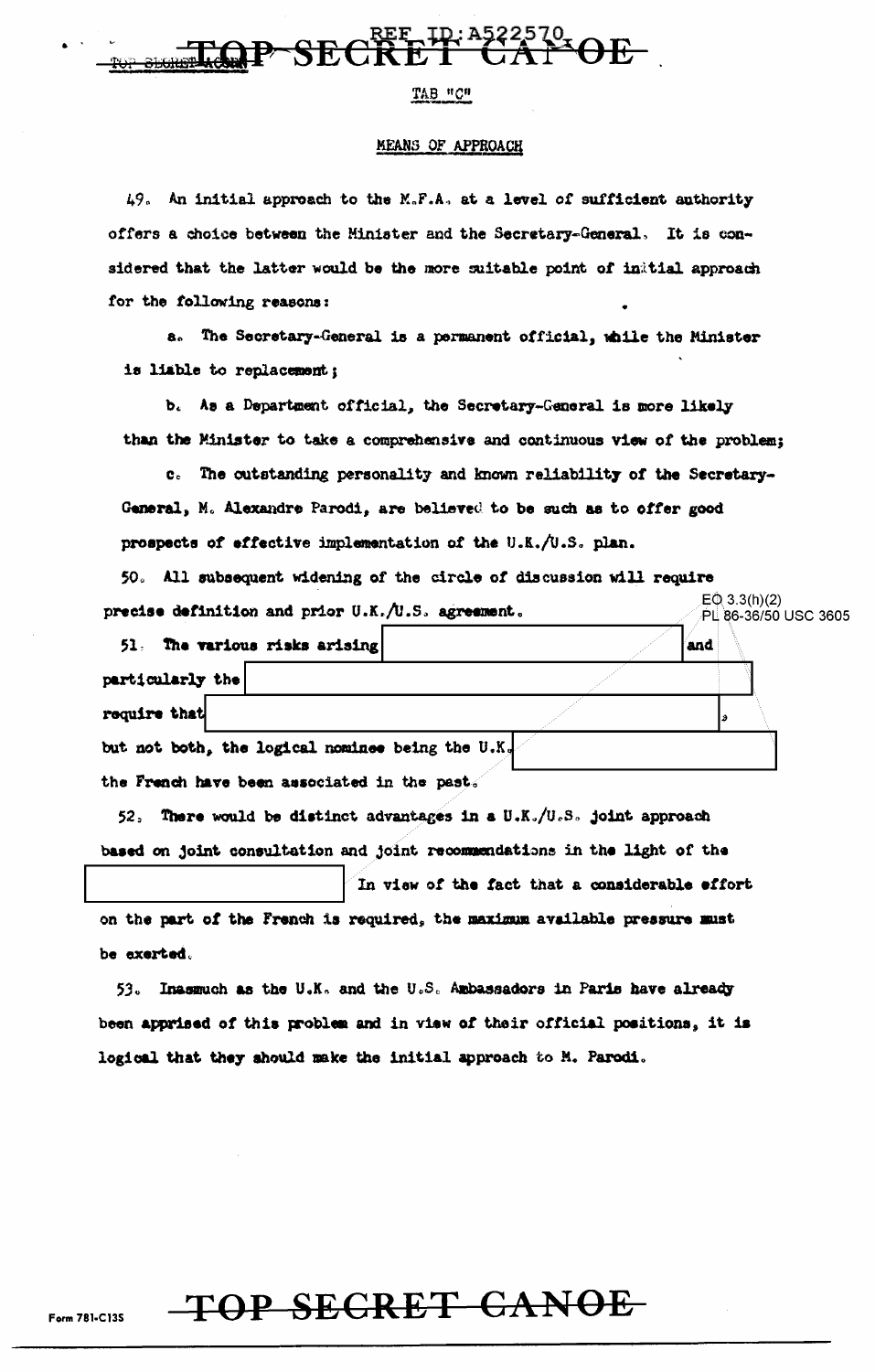TOP SECRET C

SICLET

**REPORT** 

OF THE

U.K. - U.S. CONFFRINCE ON SECURITY OF FRENCH COMMUNICATIONS HELD AT LASHINGTON, 1 MAY - 14 MAY, 1951

#### THE PROBLEM

1. To consider the insecurity of French Government Communications -

a. To determine whether the French Government should be approached with a view to improving its communications security, especially that of the Ministry of Foreign Affairs (E.F.A.);

b. To assess the advantages and disadvantages of such an approach;

c. To develop, if an approach should be made:

(1) a specific plan for improving the security of French communications, and

(2) a specific program for approaching the French Government.

#### FACTS BEALING ON THE PLOBLEM AND DISCUSSION

See Enclosure "B". 2.

b.

NAIO

**781-C135** 

CONCLUSIONS

 $E$ O 3.3(h)(2) PL 86-36/50 USC 3605

3. It is concluded that:

|  |  | In view of the facts that - |  |
|--|--|-----------------------------|--|
|  |  |                             |  |

(1) the U.K. and the U.S. Governments, through the mochanism of

have initiated action which

 $EO 3.3(h)(2)$ PL 86-36/50 USC 3605

is expected to correct in large measure the insecurity of the important cryptocommunications of the French Armed Services; and

(2) any correction of the remaining important areas of insecurity of the cryptocommunications of the French Armed Services would

- 1 -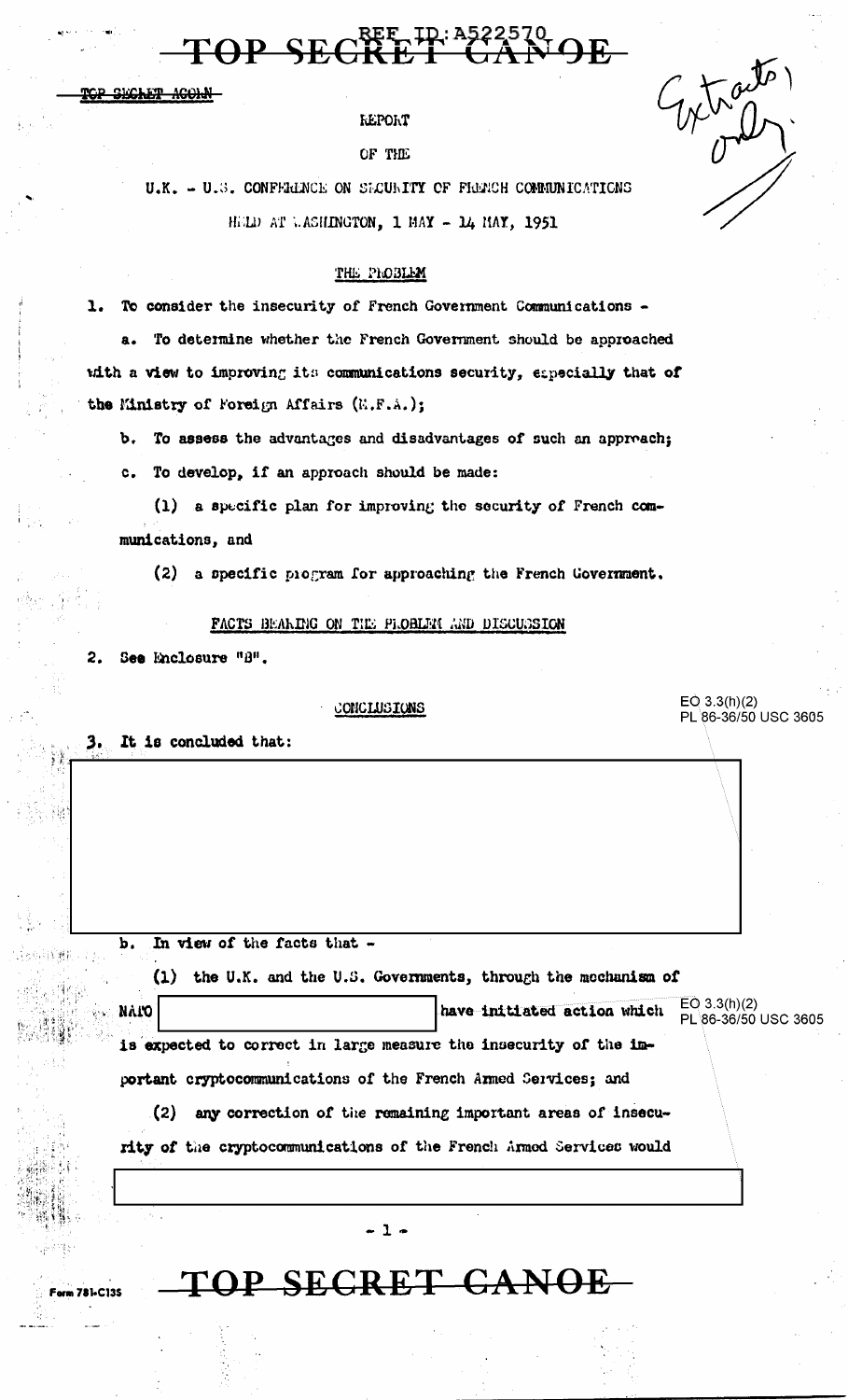any direct approach to the French Government should be restricted in scope to the improvement of the security of the cryptocommunications of the French M.F.A.

 $-EO.3.3(h)(2)$ 

PL 86-36/50 USC 3605

t'

and the company of the company of the company of the company of the company of the company of the company of the company of the company of the company of the company of the company of the company of the company of the comp I I  $\mathbb{R}$ 

c. The Cryptographic Service of the French M.F .A. does not possess the necessary cryptanalytic knowledge to insure provision of systems affording adequate cryptographic security, or, if it does possess the requisite knowledge, the information is not being applied or properly employed.

d. This situation can be improved only by a drastic and expensive reorganization *ot* the Cryptographic Service of the French M.F .A. and appropriate replacement of its cryptographic systems and practices.

e. In order to assure a realization by the French M.F.A. of the necessity for such a drastic overhaul of cryptographic systems and practices it will be necessary to bring the situation to the attention of the M.F.A. in a manner so dramatic as to shock that Ministry into taking speedy and effective action.  $EQ 3.3(h)(2)$ PL\86-36/50 USC 3605

f. If a shock of the degree necessary to produce effective action were possible

this type of approach to the French would be most advissble; however, tor reasons set .forth in paragraphs *25* and 26 *ot* Faclosure "B" (TAB A), an approach *ot* this sort. would be inadequate, and an approach involving such revelation must therefore be employed, with concomitant risks arising from general insecurity in the French Government.

.g.. At present the French Govemment is infiltrated with Conmmists and other disloyal or untrustworthy personnel, is subject to violent internal dissensions, and is careless of its own security to a degree where lts claasitied information is seriously in danger of leakage.

h. Although direct evidence is lacking that Communists in French Govemment positions and U.S.S.R. agents have passed classified information in volume to the u.s.s.R., such passage of information must be assumed.

 $-2-$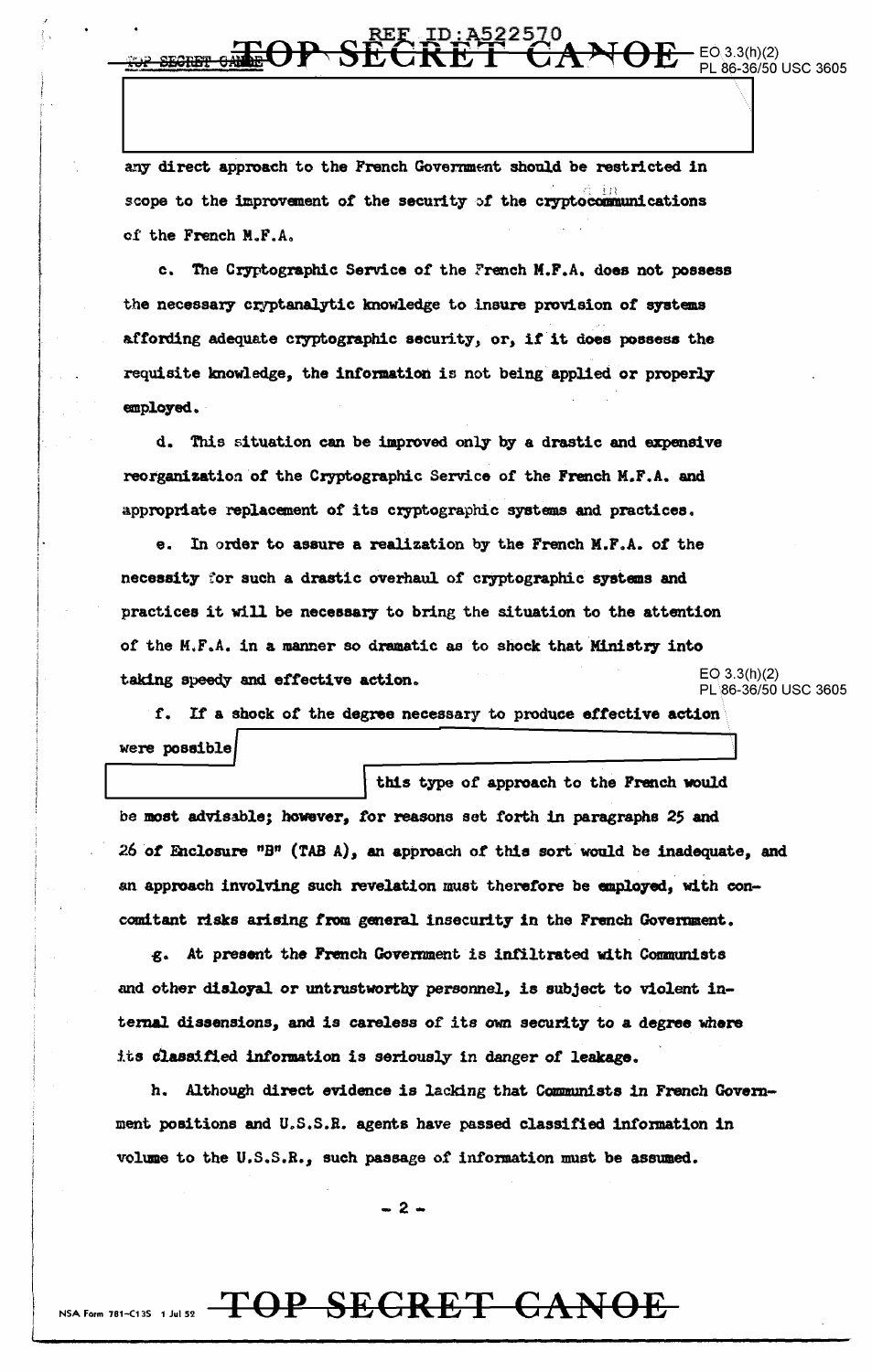**TOP SECTED: A522570** 

TOP SECRET CANOE

1. The principal risks to the U.K. and the U.S. Governments in any approach to the French Government on the subject of the insecurity  $p_{\text{L}}^{\text{EQ}}$  3.3(h)(2) usc 3605 its communications are:

(3) Disadvantageous political. repercussions;

(4) Pressure from the French for collaboration.  $E$ O 3.3(h)(2)  $E$  16-36/50 USC 3605

 $\|\nabla\|$ 

j. Provided the conditions set forth in paragraphs 46 through 48 of Enclosure  $IB<sup>H</sup>$  (TAB B) for minimizing these risks can be met, an approach to the French M.F.A. is warranted.

k. Since the report of the Tripartite Group now studying the internal security of the French Government may well add to our knowledge in this regard, any approach to the French M.F.A. should be deferred pending consideration of that report.

1. The urgency for improving the security of French.  $|$  communications is such that a program to this end should be undertaken as soon as EO 3.3(h)(2)  $\bf{possible.}$  PL 86-36/50 USC 3605

m. The specific technical plan for the replacement of insecure cryptographic systems and practices of the French M.F.A. (set forth in Enclosure "A") should be presented to that Ministry in accordance with the approach set forth in paragraphs 49 through 53 of Enclosure "B" (TAB C).

n. Implementation of the plan will require the long-term loan to the French of a limited amount of U.K./U.S. cryptographic equipment. (This loan should consist initially of about 20 Combined Cipher Machines (CCM); subsequently 60 additional CCM should be ear-marked for this purpose, the latter being phased in consonance with NATO needs.)

**-J-**

# NSA Form 781-C135 1 Jul 52 **TOP SECRET CANOE**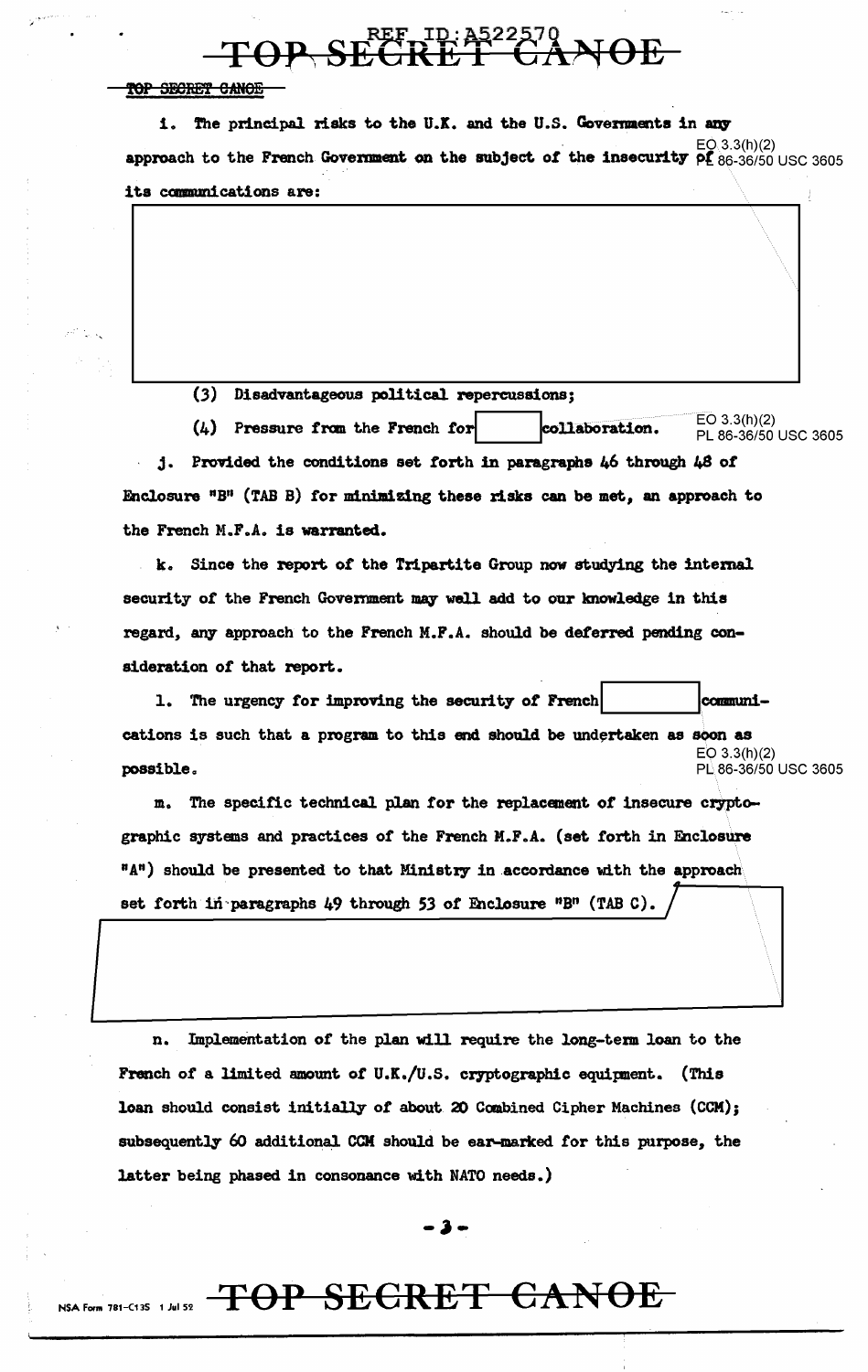

TOP SEGRET GANOE

o. This problem should be kept under continuous review until a decision to approach the French has been made and the plan has been implemented.

#### **RECOMMENDATIONS**

4. It is recommended that:

a. The above conclusions be approved;

The proposed approach and plan be implemented when ISIB and USCIB b. have agreed that the requisite conditions have been met;

c. The respective Chairmen of ISIB and USCIB and/or their nominees visit Paris in order to brief the U.X. and the U.S. Ambassadors and also to participate as required;

d. LSIB and USCIB keep this problem under continuous review, and take such implementing action as may be agreed to be necessary;

e. The U.K. Government provide eight and the U.S. Government twelve of the twenty CCMs required for initial implementation of the cryptographic plan, and that the additional sixty CCMs be provided by the two Governments in a program phased in consonance with their respective NATO commitments.

-4-

## NSA Form 781-C13S 1 Jul 52 TOP SEGRET CANOE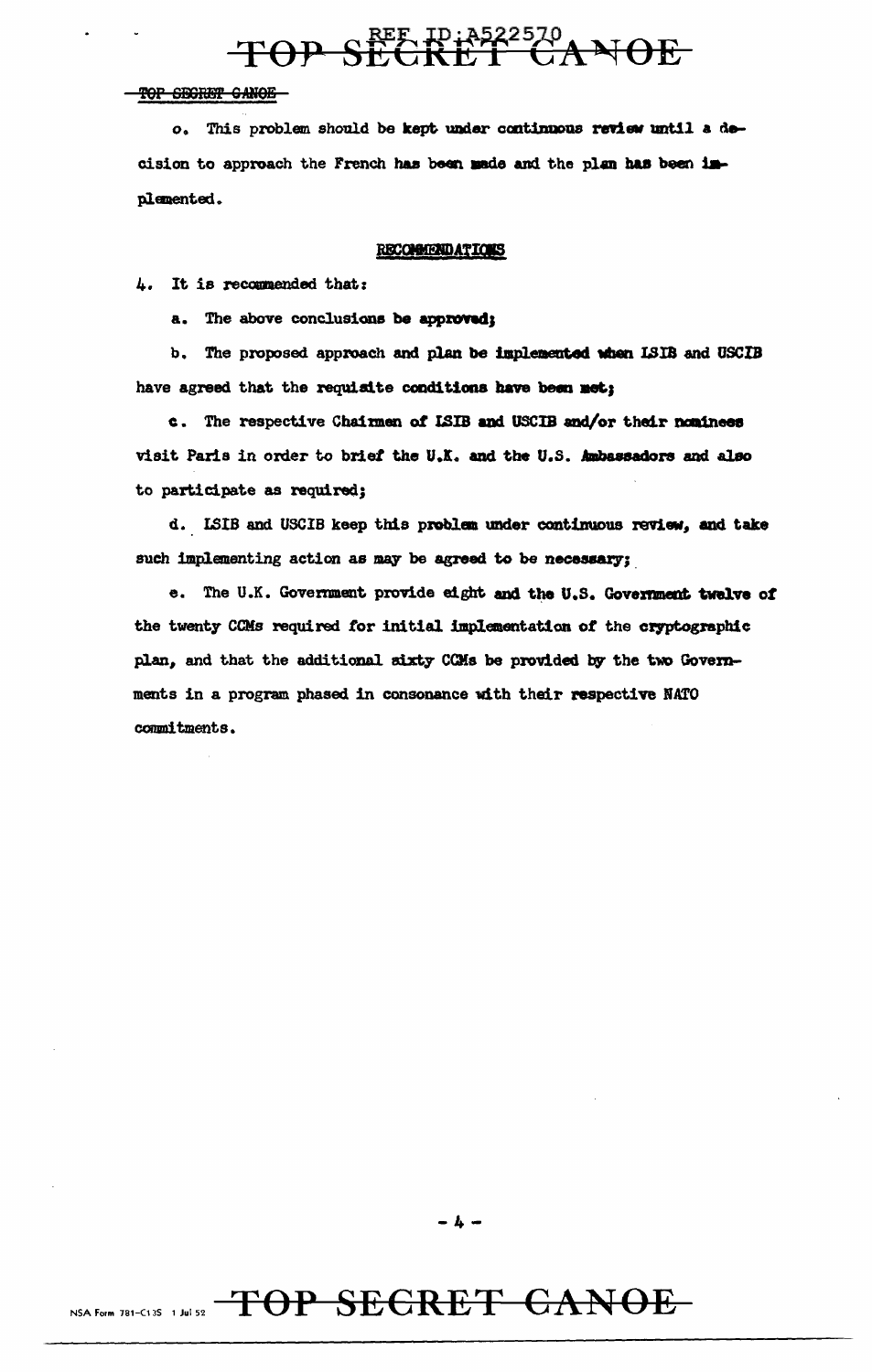#### ID:A522570 REF

 $EQ$  3.3(h)(2)

PL 86-36/50 USC 3605

| TOF SECRET CANOE |  |
|------------------|--|
|                  |  |

TAB "A"

| APPEOACH TO THE FRENCH                                                   |               |
|--------------------------------------------------------------------------|---------------|
| 25. An approach to the French                                            | has been con- |
| sidered, such an approach to be restricted to offering the French M.F.A. |               |
| cryptographic material, including machines,                              |               |

26. Such an approach is deemed inadvisable for the following reasons: a. The impact on the French is likely to be too feeble to effect the desired result. A drastic overhaul of the Cryptographic Service of the French  $K.F.A.$  is needed and this would require the allocation of additional funds which would probably not be forthcoming unless the French receive a major shock.

b. Even if the French acquiesced, there would, in the absence of assurances of improved security, remain the possibility of the U.S.S.R. acquiring the necessary cryptographic materials through Method 2.\*

Any half hearted approach might prejudice a later approach based  $c_{\star}$ furthermore, any approach by stages might lay the U.K. and the U.S. Governments open to French accusations of insincerity.

d. Acceptance by the French M.F.A. of participation by U.K./U.S. experts in the necessary drastic reorganization of its Cryptographic Service would not be likely to follow this approach.

e. The necessary number of cipher machines for this purpose is not available to meet French needs. Even if they were available, it could be anticipated that other NATO countries would make similar demands which could not be met.

\*By obtaining physical possession of the cryptomaterial (key lists, code books, etc.) necessary for direct reading of the intercepted traffic.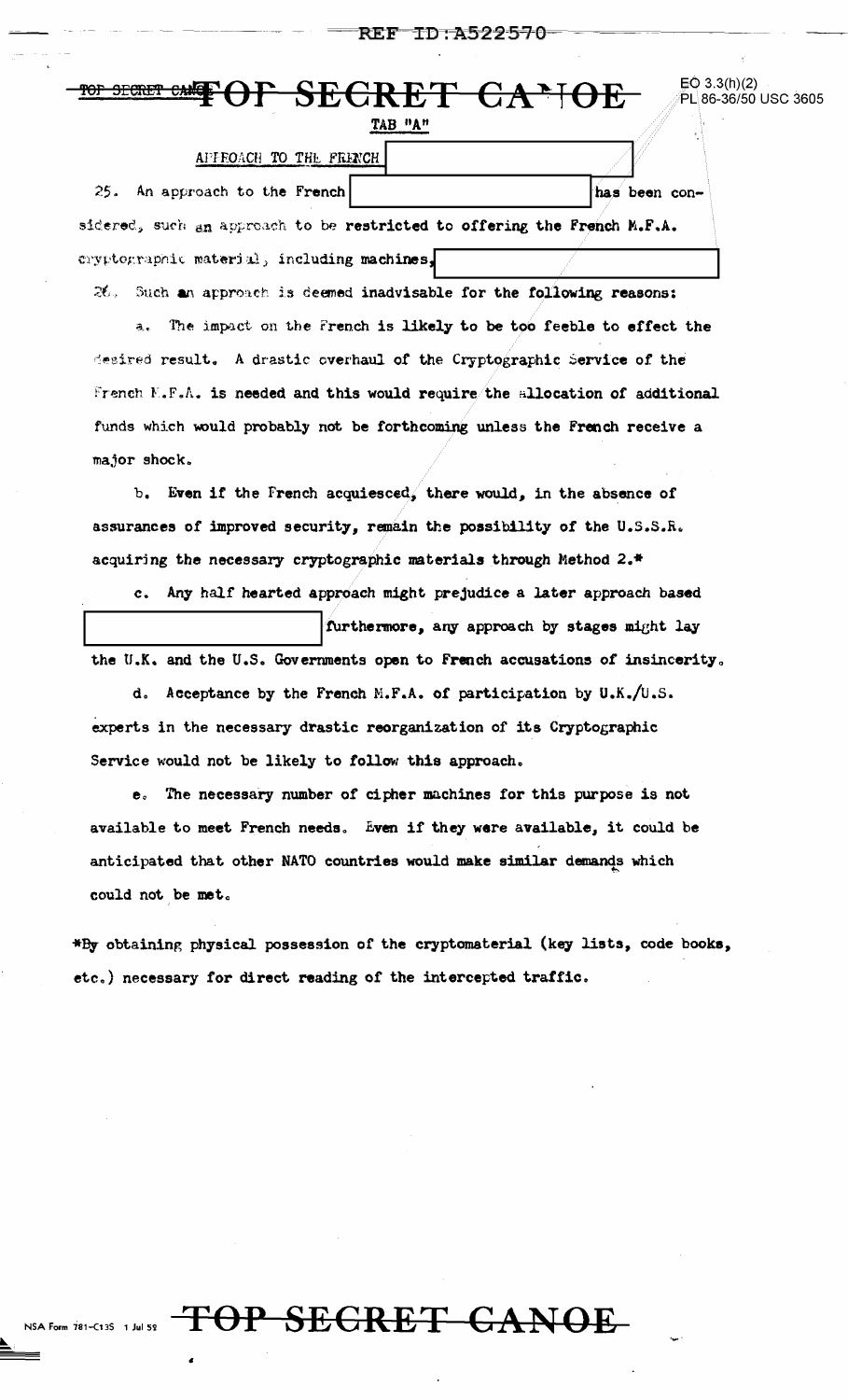ID:A522570 REF

#### <u>JAMA IMMUS</u>

## TOF SECRET CA'IOE

#### CONDITIONS GOVERNING AN APPROACH TO THE FRENCH

In order to induce the French M.F.A. to undertake the drastic overhaul ሥ. required for real improvement in its communications security, any U.K. or U.S. approach should be calculated to shock the Ministry into making a major effort. It is considered that the only effective and practicable shock

 $EO 3.3(h)(2)$ PL 86-36/50 USC 3605

47. entails such grave risks that it should be subject Revelation to the conditions outlined below:

a. Prior to the initial approach there must be valid indications that the French N.F.A. and those other French Government Departments and Agencies which have access to M.F.A. communications containing information handled on a classified basis by the U.K. or the U.S. Governments have the intent and capability to establish arrangements to protect this information; these arrangements must be sufficient, in the agreed opinion of the U.K. and the U.S. Governments, to warrant making an initial approach.

b. The initial approach must be made at a point of contact in the French M.F.A., which contact is discrest, reliable, and at a level of sufficient authority. This contact she old be informed:

> $(1)$  $(2)$

NSA Form 781-C13S 1 Jul 52. -

- (3) that, should he not believe this statement, a demonstration will be given to his experts provided he will give assurences that his Ministry will:
	- (a) undertake an energetic program for reorganisation of its Cryptographic Service and appropriate replacement of its present cryptographic systems and practices;
	- (b) accept without qualification and promulgate U.K./U.S. essential standards of security in each phase and aspect of the program;
	- (c) accept direct U.K./U.S. participation in executing the program, including participation on a working level by representatives qualified in the field of general security as well as all aspects of communications security.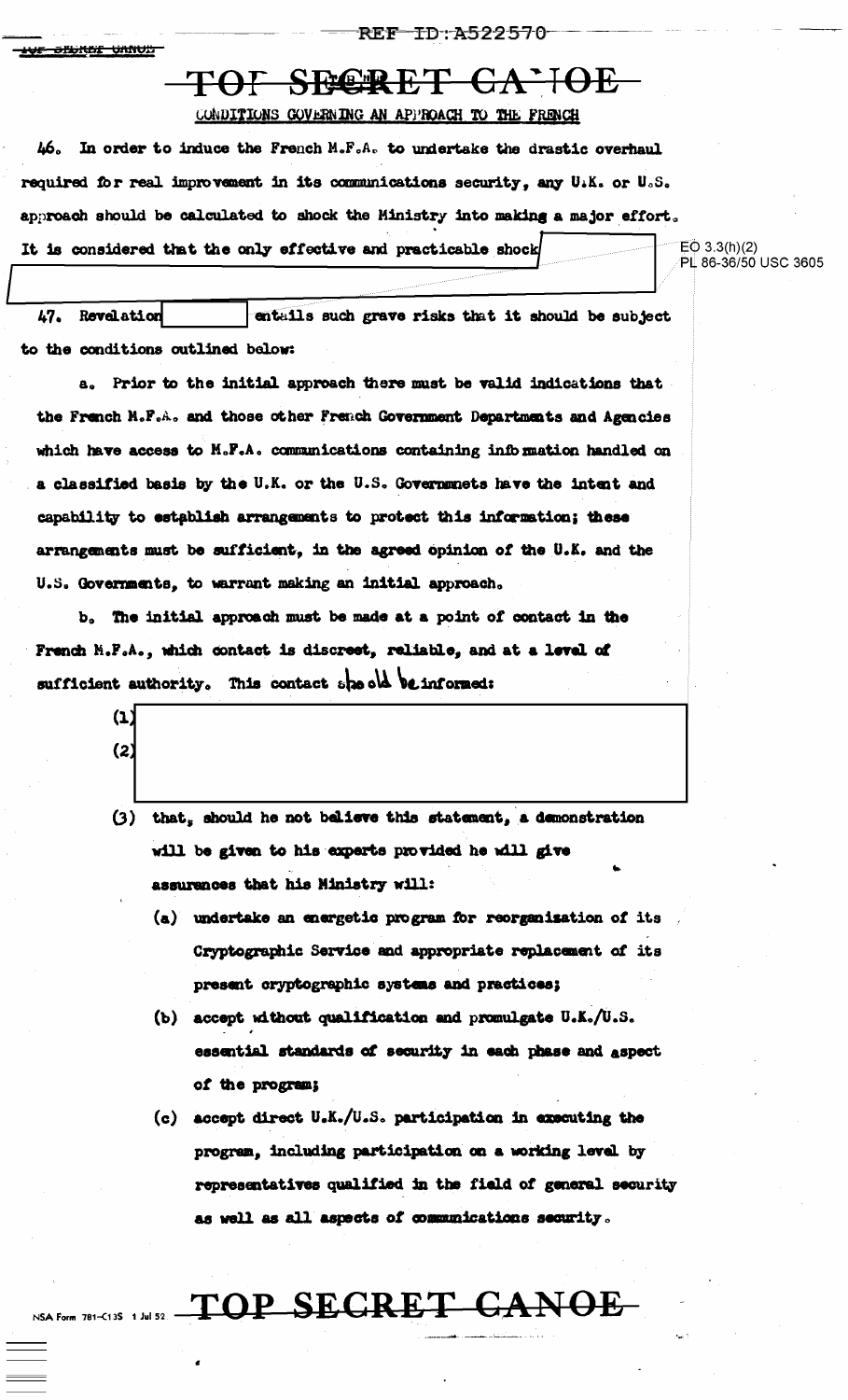|                             | <b>REF ID:A522570</b>                                                                                                                                                                                                                                                                            |                                          |
|-----------------------------|--------------------------------------------------------------------------------------------------------------------------------------------------------------------------------------------------------------------------------------------------------------------------------------------------|------------------------------------------|
|                             |                                                                                                                                                                                                                                                                                                  |                                          |
|                             | SECRET                                                                                                                                                                                                                                                                                           |                                          |
| <del>TOP SECRET ACORN</del> |                                                                                                                                                                                                                                                                                                  |                                          |
|                             | TAB "B" CONTINUED                                                                                                                                                                                                                                                                                | $E$ (0,3.3(h)(2)<br>PL 86-36/50 USC 3605 |
|                             |                                                                                                                                                                                                                                                                                                  |                                          |
| Should a<br><b>C.</b>       |                                                                                                                                                                                                                                                                                                  |                                          |
|                             | be unnecessary to convince the contact as to the                                                                                                                                                                                                                                                 | $\cdots$                                 |
|                             | nevertheless, before any further steps in the program are undertaken,                                                                                                                                                                                                                            |                                          |
|                             | the assurances set forth in paragraph $b(3)$ must still be obtained.                                                                                                                                                                                                                             | EO $3,3(h)(2)$<br>PL 86-36/50 USC 3605   |
|                             | 48. In informing the French M.F.A. of details                                                                                                                                                                                                                                                    | of its                                   |
|                             | cryptographic systems, it is essential that as little information as possible                                                                                                                                                                                                                    |                                          |
| be divulged                 |                                                                                                                                                                                                                                                                                                  |                                          |
|                             | These should be selected so as to reveal the minimum amount of                                                                                                                                                                                                                                   |                                          |
|                             | technical information, which should be restricted to the level of                                                                                                                                                                                                                                |                                          |
| systems.                    | If any disclosure of                                                                                                                                                                                                                                                                             | information relating to __               |
|                             | should be feund necessary in order to obtain French.                                                                                                                                                                                                                                             |                                          |
|                             | acceptance to the conditions specified in paragraph 47b, such disclosure will                                                                                                                                                                                                                    |                                          |
|                             | not be made without prior agreement between the U.K. and the U.S. Governments.                                                                                                                                                                                                                   |                                          |
|                             | $\mathbb{R}^n$ , $\mathbb{R}^n$ , $\mathbb{R}^n$ , $\mathbb{R}^n$ , $\mathbb{R}^n$ , $\mathbb{R}^n$ , $\mathbb{R}^n$ , $\mathbb{R}^n$ , $\mathbb{R}^n$ , $\mathbb{R}^n$ , $\mathbb{R}^n$ , $\mathbb{R}^n$ , $\mathbb{R}^n$ , $\mathbb{R}^n$ , $\mathbb{R}^n$ , $\mathbb{R}^n$ , $\mathbb{R}^n$ , | PL 86-36/50 USC 3605                     |
|                             |                                                                                                                                                                                                                                                                                                  |                                          |
|                             |                                                                                                                                                                                                                                                                                                  |                                          |
|                             |                                                                                                                                                                                                                                                                                                  |                                          |

# NSA Form 781-C13S 1 Juli 52 TOP SECRET CANOE